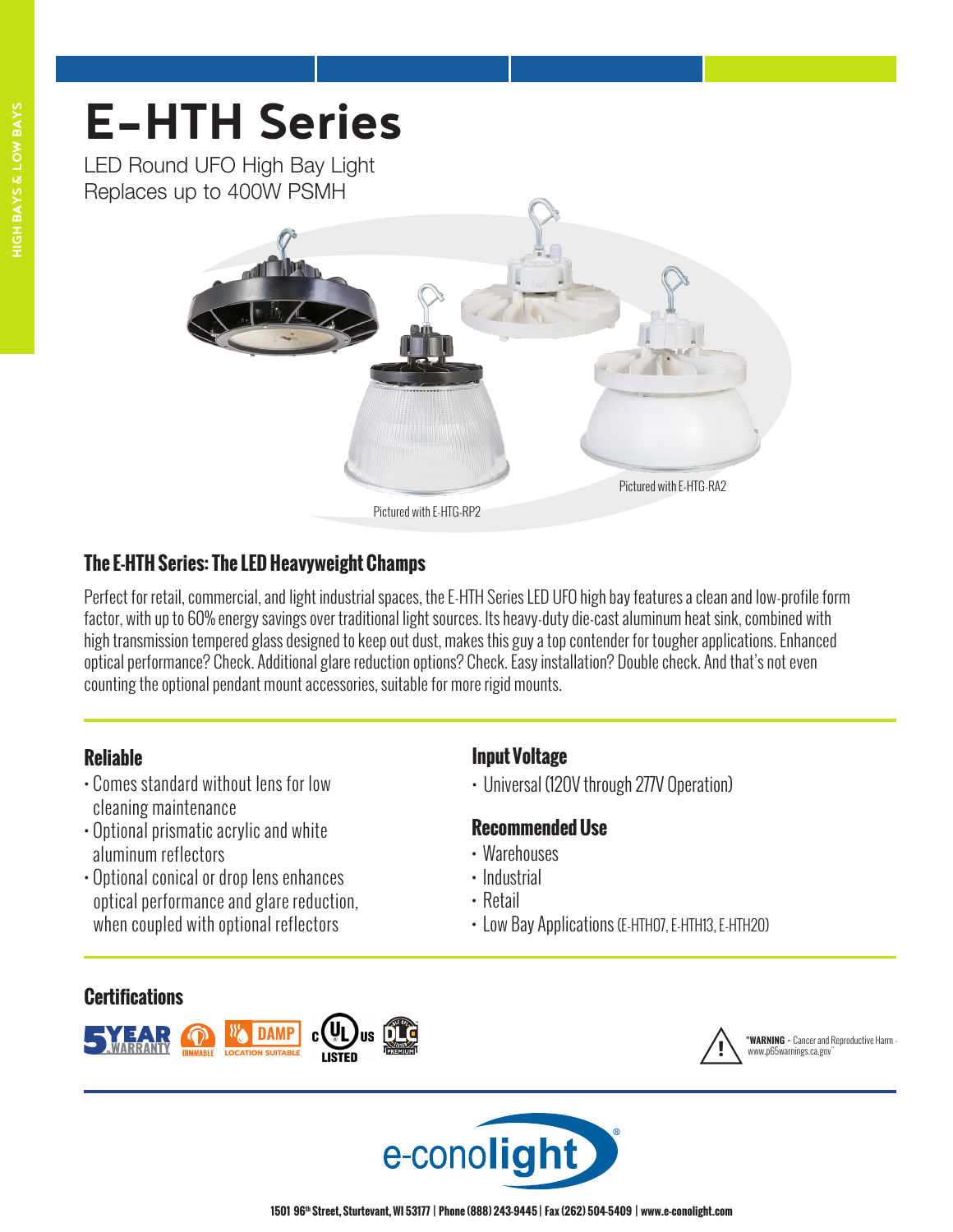

<sup>16 1/5&</sup>quot; Dia

COOL WHITE

NEUTRAL WHITE

WARM **WHITE** 

5000K

4000K

#### Series Overview

| <b>DIMENSIONS</b>                                              | <b>PRODUCT</b><br><b>WEIGHT</b> | <b>MOUNTING</b><br><b>HEIGHT</b> | <b>SPACING</b>                      |  |
|----------------------------------------------------------------|---------------------------------|----------------------------------|-------------------------------------|--|
| <b>E-HTH07</b> : $63/4$ " <b>H</b> $\times$ 10 7/8" <b>Dia</b> | $6.5$ lbs.                      | $10-20$ feet                     |                                     |  |
| <b>E-HTH13:</b> 6 3/4" <b>H</b> x 10 7/8" Dia                  | $6.5$ lbs.                      | $15-25$ feet                     |                                     |  |
| <b>E-HTH20:</b> $81/4"$ <b>H</b> x 13 3/8" <b>Dia</b>          | $10.5$ lbs.                     | $20-30$ feet                     | 1 to 3 times the<br>mounting height |  |
| <b>E-HTH30:</b> $81/4"$ <b>H</b> x 13 3/8" <b>Dia</b>          | $10.5$ lbs.                     | 30-40 feet                       |                                     |  |

#### Fixture Specifications

| HOUSING                        | Aluminum extruded heat sink and die cast housing<br>White or black polyester powder coat finish                                                                                       |                                   |
|--------------------------------|---------------------------------------------------------------------------------------------------------------------------------------------------------------------------------------|-----------------------------------|
| <b>LENS</b><br><b>ASSEMBLY</b> | Tempered glass<br>Light engine only (Reflectors sold separately as an accessory)                                                                                                      | <b>CORRELATED</b>                 |
| <b>MOUNTING</b>                | Pre-installed hook with locking bolt. Included 6 foot cord with dimming leads (flying leads, does not include a plug)<br>Pendant mount with adapter (sold separately as an accessory) | <b>COLOR TEMPERATURE</b><br>(CCT) |

#### Electrical Performance

Revision Date: 03/04/19

| <b>OPERATING</b><br><b>RANGE</b>                                         | <b>LIFESPAN</b><br>$L_{n}$ AT 25°C (77°F) | <b>POWER</b><br><b>FACTOR</b> | <b>TOTAL HARMONIC</b><br><b>DISTORTION</b> |      | <b>DIMMABLE</b> | <b>DLC</b>      |
|--------------------------------------------------------------------------|-------------------------------------------|-------------------------------|--------------------------------------------|------|-----------------|-----------------|
| $-40^{\circ}$ C ( $-40^{\circ}$ F) to 50 $^{\circ}$ C (122 $^{\circ}$ F) | Estimated<br>>50,000 Hours                | >0.9                          | $\langle 20\%$                             |      | $0-10V$         | Yes.<br>Premium |
| <b>INPUT VOLTAGE</b>                                                     | <b>120V</b>                               |                               | <b>208V</b>                                |      | <b>240V</b>     | <b>277V</b>     |
| E-HTH07A                                                                 | 0.50A                                     |                               | 0.29A                                      |      | 0.25A           | 0.22A           |
| E-HTH13A                                                                 | 0.83A                                     |                               | 0.48A                                      |      | 0.42A           | 0.36A           |
| E-HTH20A                                                                 | 1.23A                                     | 0.71A                         |                                            | 062A |                 | 0.53A           |
| E-HTH30A                                                                 | 1.93A                                     |                               | 1.12A                                      |      | 0.97A           | 0.84A           |

Due to continuous product improvement, information in this document is subject to change. The UL logo is a registered trademark of UL LLC.

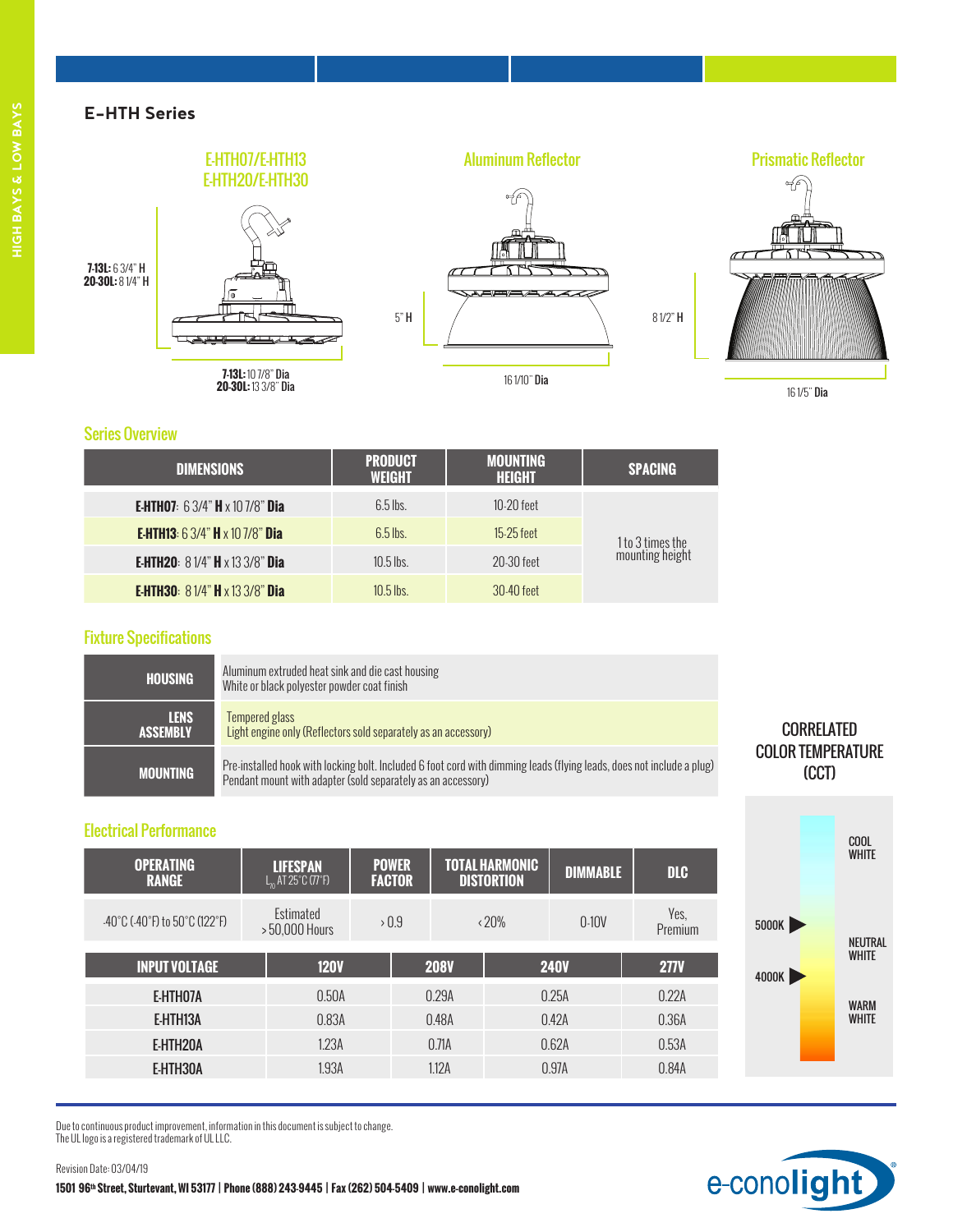| <b>WARRANTY</b> | <b>cULus LISTED</b> |
|-----------------|---------------------|
| 5-Year Limited  | Damp Locations      |

### Output Specifications

| <b>SKU</b>      | <b>LIGHT OUTPUT</b> | <b>COLOR TEMP</b><br>(See chart on<br>previous page) | <b>POWER</b><br><b>CONSUMPTION</b> | <b>COLOR</b><br><b>ACCURACY</b> | <b>LIGHT</b><br><b>ENGINE COLOR</b> | <b>REPLACES</b>     |
|-----------------|---------------------|------------------------------------------------------|------------------------------------|---------------------------------|-------------------------------------|---------------------|
| E-HTH07A-HK40UW | 7600 Lumens         | <b>Neutral White</b><br>(4000K)                      | 60W                                | $80 - CRI$                      | White                               | 150W PSMH / 175W MH |
| E-HTH07A-HK50UW | 7600 Lumens         | <b>Cool White</b><br>(5000K)                         | 60W                                | $80 - CRI$                      | White                               | 150W PSMH / 175W MH |
| E-HTH07A-HK40UB | 7600 Lumens         | <b>Neutral White</b><br>(4000K)                      | 60W                                | 80+ CRI                         | <b>Black</b>                        | 150W PSMH / 175W MH |
| E-HTHO7A-HK50UB | 7600 Lumens         | <b>Cool White</b><br>(5000K)                         | 60W                                | $80 - CRI$                      | <b>Black</b>                        | 150W PSMH / 175W MH |
| E-HTH13A-HK40UW | 13000 Lumens        | Neutral White<br>(4000K)                             | 100W                               | 80+ CRI                         | White                               | 250W PSMH           |
| E-HTH13A-HK50UW | 13000 Lumens        | <b>Cool White</b><br>(5000K)                         | 100W                               | $80 - CRI$                      | White                               | 250W PSMH           |
| E-HTH13A-HK40UB | 13000 Lumens        | <b>Neutral White</b><br>(4000K)                      | <b>100W</b>                        | $80 - CRI$                      | <b>Black</b>                        | 250W PSMH           |
| E-HTH13A-HK50UB | 13000 Lumens        | <b>Cool White</b><br>(5000K)                         | <b>100W</b>                        | 80+ CRI                         | Black                               | 250W PSMH           |
| E-HTH20A-HK40UW | 19600 Lumens        | <b>Neutral White</b><br>(4000K)                      | <b>148W</b>                        | $80 - CRI$                      | White                               | 320W PSMH           |
| E-HTH20A-HK50UW | 19600 Lumens        | <b>Cool White</b><br>(5000K)                         | <b>148W</b>                        | 80+ CRI                         | White                               | 320W PSMH           |
| E-HTH20A-HK40UB | 19600 Lumens        | <b>Neutral White</b><br>(4000K)                      | <b>148W</b>                        | $80 - CRI$                      | <b>Black</b>                        | 320W PSMH           |
| E-HTH20A-HK50UB | 19600 Lumens        | <b>Cool White</b><br>(5000K)                         | <b>148W</b>                        | 80+ CRI                         | <b>Black</b>                        | 320W PSMH           |
| E-HTH30A-HK40UW | 30000 Lumens        | <b>Neutral White</b><br>(4000K)                      | 232W                               | $80 - CRI$                      | White                               | 400W PSMH           |
| E-HTH30A-HK50UW | 30000 Lumens        | <b>Cool White</b><br>(5000K)                         | 232W                               | 80+ CRI                         | White                               | 400W PSMH           |
| E-HTH30A-HK40UB | 30000 Lumens        | <b>Neutral White</b><br>(4000K)                      | 232W                               | 80+ CRI                         | Black                               | 400W PSMH           |
| E-HTH30A-HK50UB | 30000 Lumens        | <b>Cool White</b><br>(5000K)                         | 232W                               | 80+ CRI                         | <b>Black</b>                        | 400W PSMH           |

Due to continuous product improvement, information in this document is subject to change. The UL logo is a registered trademark of UL LLC.